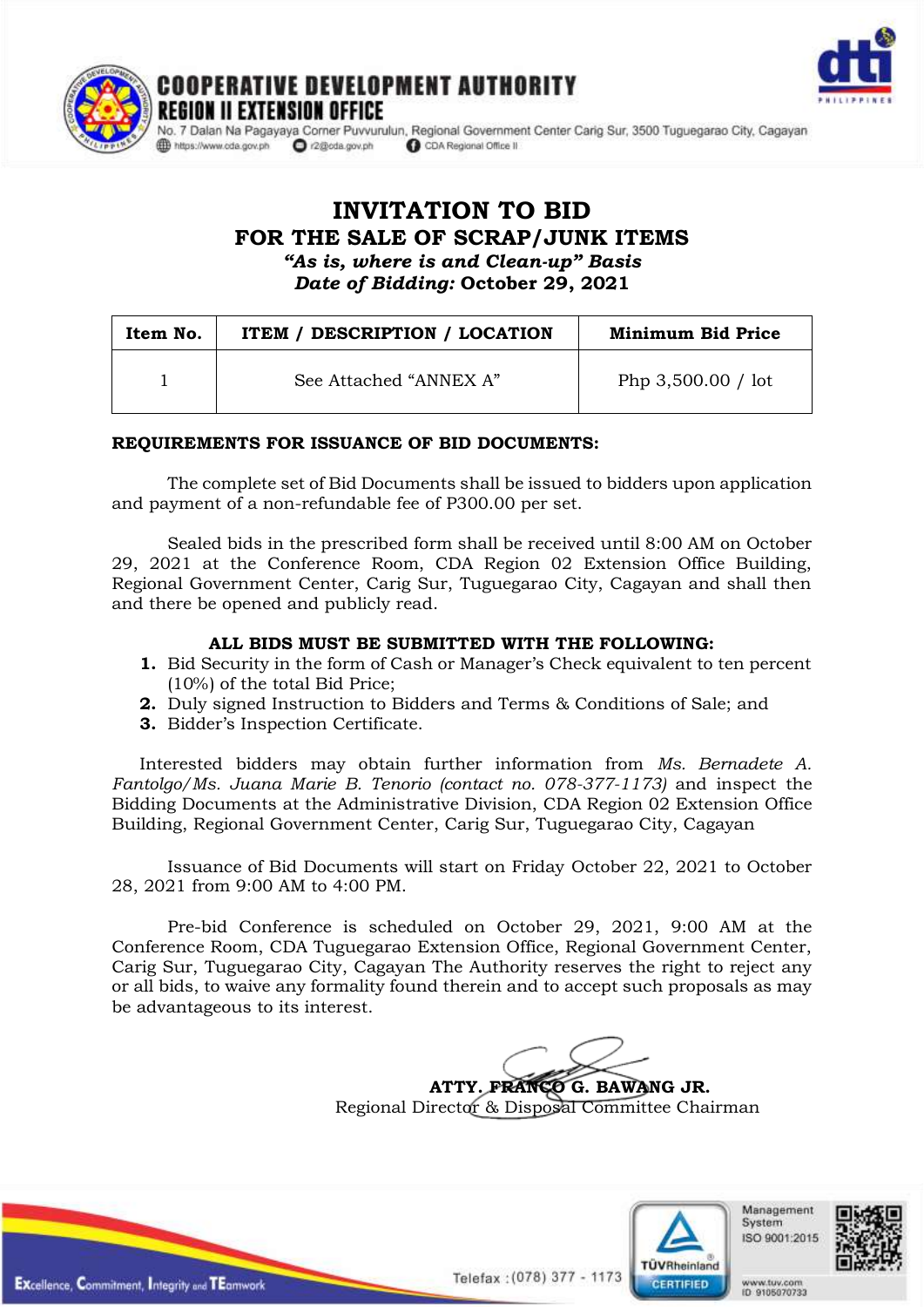# **Instruction to Bidders and Terms & Conditions of Sale**

For the **SALE OF VARIOUS SCRAP/JUNK ITEMS** Located at **CDA Region 02 Extension Office, Regional Government Center, Carig Sur, Tuguegarao City, Cagayan**

> **October 29, 2021 / 9:00 AM CDA Conference Room**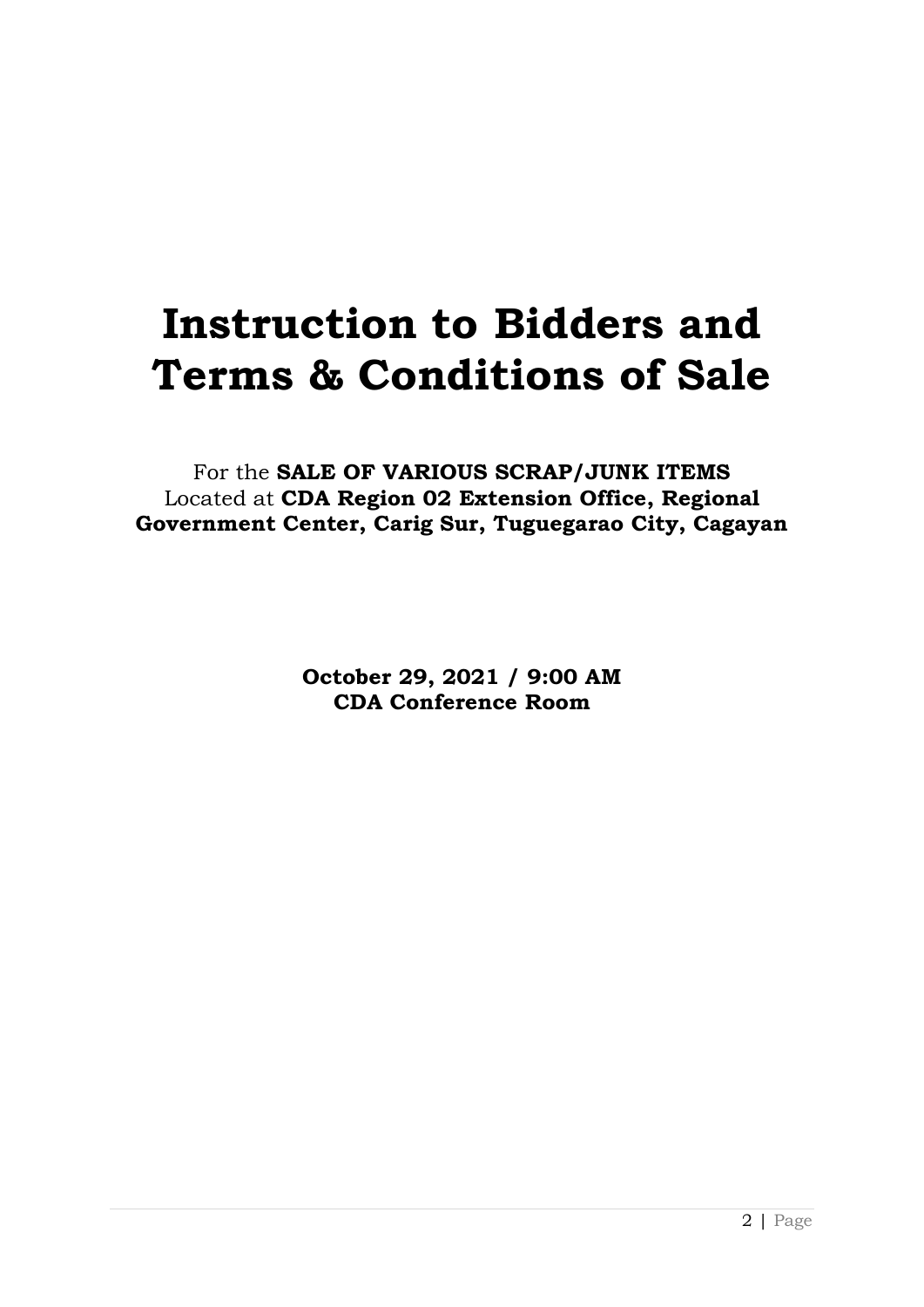# **INSTRUCTION TO BIDDERS AND TERMS & CONDITIONS OF SALE**

# **1. INTRODUCTION**

- 1.1 The COOPERATIVE DEVELOPMENT AUTHORITY Region 02 Extension Office, hereinafter referred to as CDA-R02 EO, received bids for the sale of unserviceable properties and equipment, as described in the Price Quotation Form, on "as is, where is and cleanup" basis.
- 1.2 There are instructions to bidders for Public Bidding. CDA-R02 EO may issue special instruction to bidders and may require additional documents.

# **2. COST OF BID**

2.1 The Bidders shall bear all costs in the preparation and delivery of their bids and CDA-R02 EO shall in no case be responsible or liable for these costs, regardless of the outcome of the bidding process.

# **3. BID DOCUMENTS**

- 3.1 Complete set of Bid Documents shall include:
	- 3.1.1 The Invitation to Bid (ITB) which includes the date, time and place of the submission and opening of bids.
	- 3.1.2 Instruction to Bidders (IB), which includes the Terms and Conditions of Sale.
	- 3.1.3 The Price Quotation Form, which includes the bid offers.
	- 3.1.4 The Bid Security in the prescribed form.
	- 3.1.5 Amendment and/or Addendum on the original bid documents, if any.
	- 3.1.6 Special Instructions, if any.

# **4. TIME AND PLACE FOR RECEIPT OF THE BIDS**

4.1 Sealed bids will be received until 8:00 AM on October 29, 2021 at the Conference Room, CDA Region 02 Extension Office Building, Regional Government Center, Carig Sur, Tuguegarao City, Cagayan, observing subsequent amendment/addendum issued, if any, pertinent thereto at which time all bids received shall be opened and read publicly.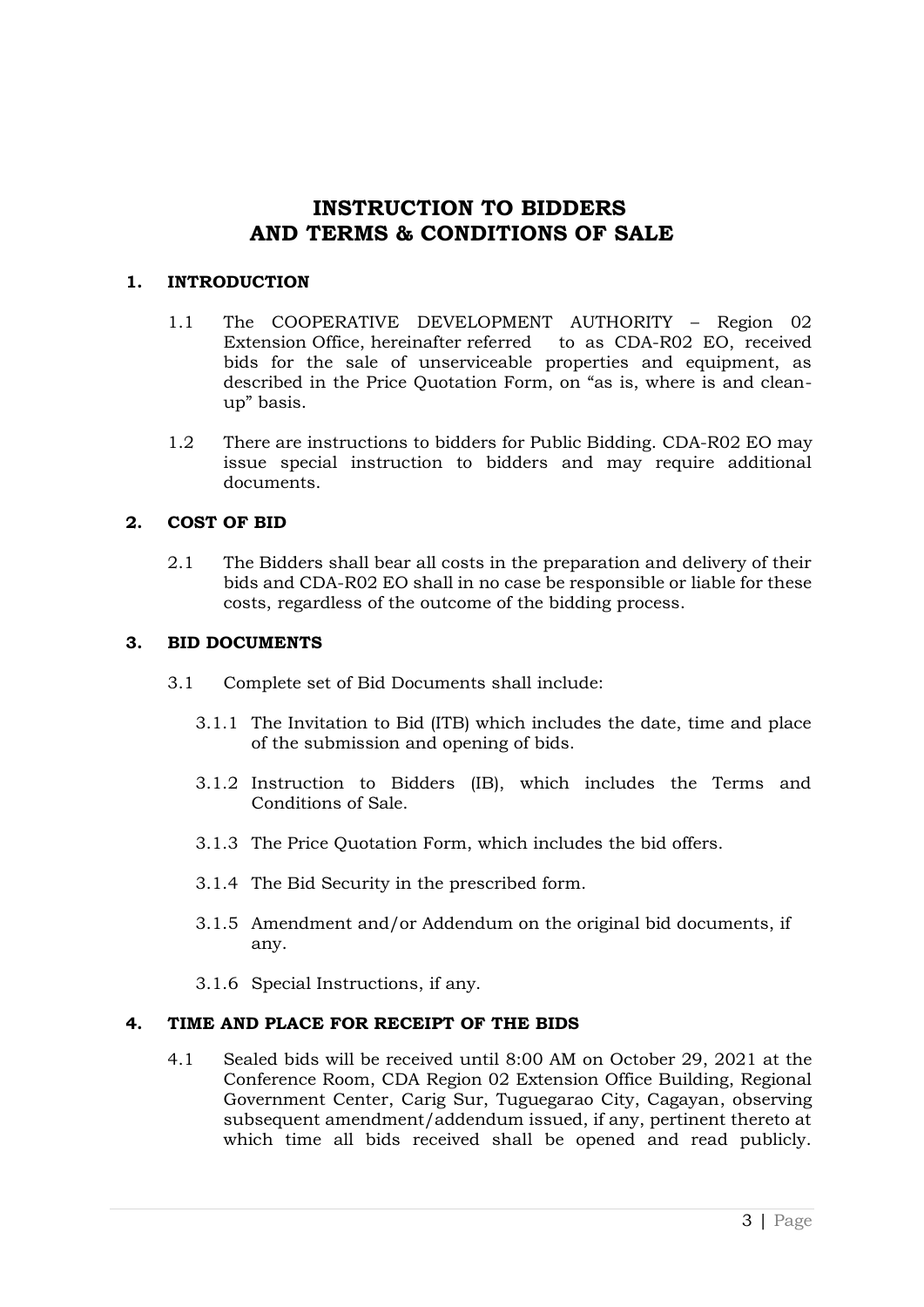Submission of bids after the designated time and date shall no longer be accepted.

#### **5. ELIGIBILITY CRITERIA**

5.1 Any person, partnership or corporation complying with the prescribed rules and regulations may participate in the sale by public bidding.

#### **6. BIDS TO CONSIDERED**

- 6.1 Only bids from parties and their authorized representatives who have been duly issued the Bid Documents in accordance with Section 5 hereof shall be opened. Bids from parties who have not been issued the Bid Documents will be rejected outright.
- 6.2 No bids shall be accepted from parties who are disqualified from participating in public bidding or in any kind of contract with the Government of the Republic of the Philippines.
- 6.3 Parties/companies with pending cases and outstanding obligations with CDA-R02 EO shall be excluded from the bidding.
- 6.4 Bids submitted without a Bid Security, or bids submitted with materially defective or otherwise unaccepted Bid Security will be rejected outright and returned to the bidder.

#### **7. SUBJECT OF BID**

7.1 Bids shall be for the sale of the following CDA-owned properties and equipment as specified below:

| Item No. | <b>ITEM / DESCRIPTION / LOCATION</b> | Minimum Bid Price |
|----------|--------------------------------------|-------------------|
|          | See Attached "ANNEX A"               | Php3,500.00 / lot |

7.2 The above properties shall be sold on an "AS IS, WHERE IS and CLEAN-UP" basis.

#### **8. BIDDING INFORMATION**

8.1 No government official and employee shall directly or indirectly give, nor shall any prospective or intending bidders be entitled to, any information regarding the bidding or on the prospective bidders, other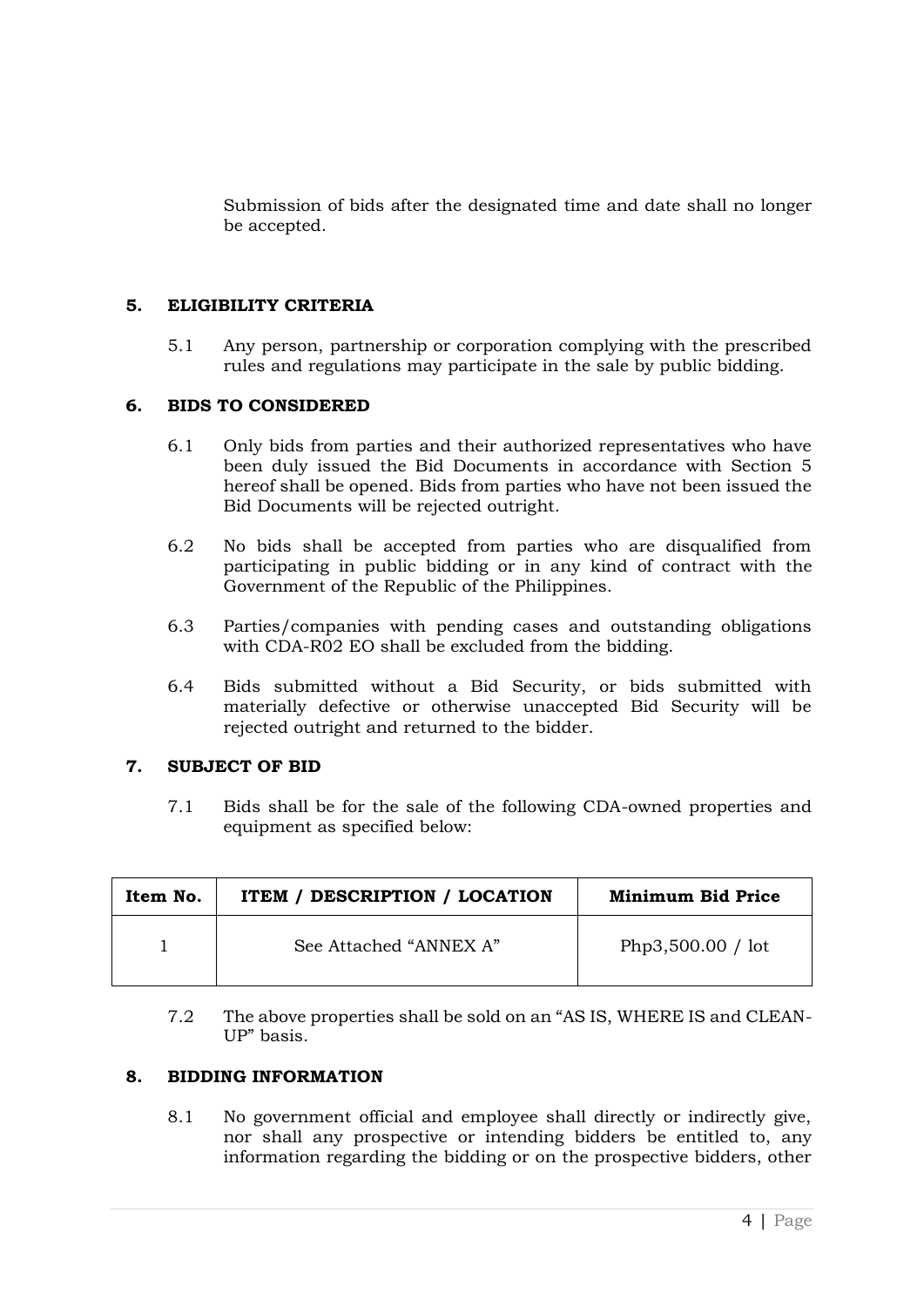than what is contained in the Bid Documents, or disclosed in the official announcement of bid results.

# **9. PREPARATION OF BIDS**

- 9.1 Each bidder shall prepare his bid in the prescribed Price Quotation Form including data in support thereof in duplicate copies marked as "Original" and "Second Copy". In case of discrepancy among the copies, the original shall govern.
- 9.2 The bids shall be contained in two envelopes:
	- A. First (1st) Envelope:
		- i) Duly signed Instruction to Bidders and Terms & Conditions of Sale
		- ii) Bidder's Inspection Certificate
	- B. Second (2nd) Envelope:
		- i) Corresponding Bid Security
		- ii) Bidder's proposal in the prescribed Price Quotation Form
- 9.3 Each envelope should be securely sealed, marked and addressed to as follows:

THE CHAIRMAN Disposal Committee Cooperative Development Authority Tuguegarao Extension Office Regional Government Center, Carig Sur Tuguegarao City, Cagayan

9.4 The Bid Price offered must be on an individual "lot" basis. A bidder can bid on any single lot or all the lot as described on Section 7 hereof.

# **10. BID CURRENCY**

10.1 In all bids, prices shall be expressed in written words and figures in Philippine Currency. In case of discrepancies between prices in words and in figures, the prices in words shall be considered as the bid price.

# **11. VALIDITY OF THE PROPOSAL**

11.1 A bid will be deemed valid for a period of sixty days as stated in the Price Quotation Form. A Bid with a shorter validity shall not be considered.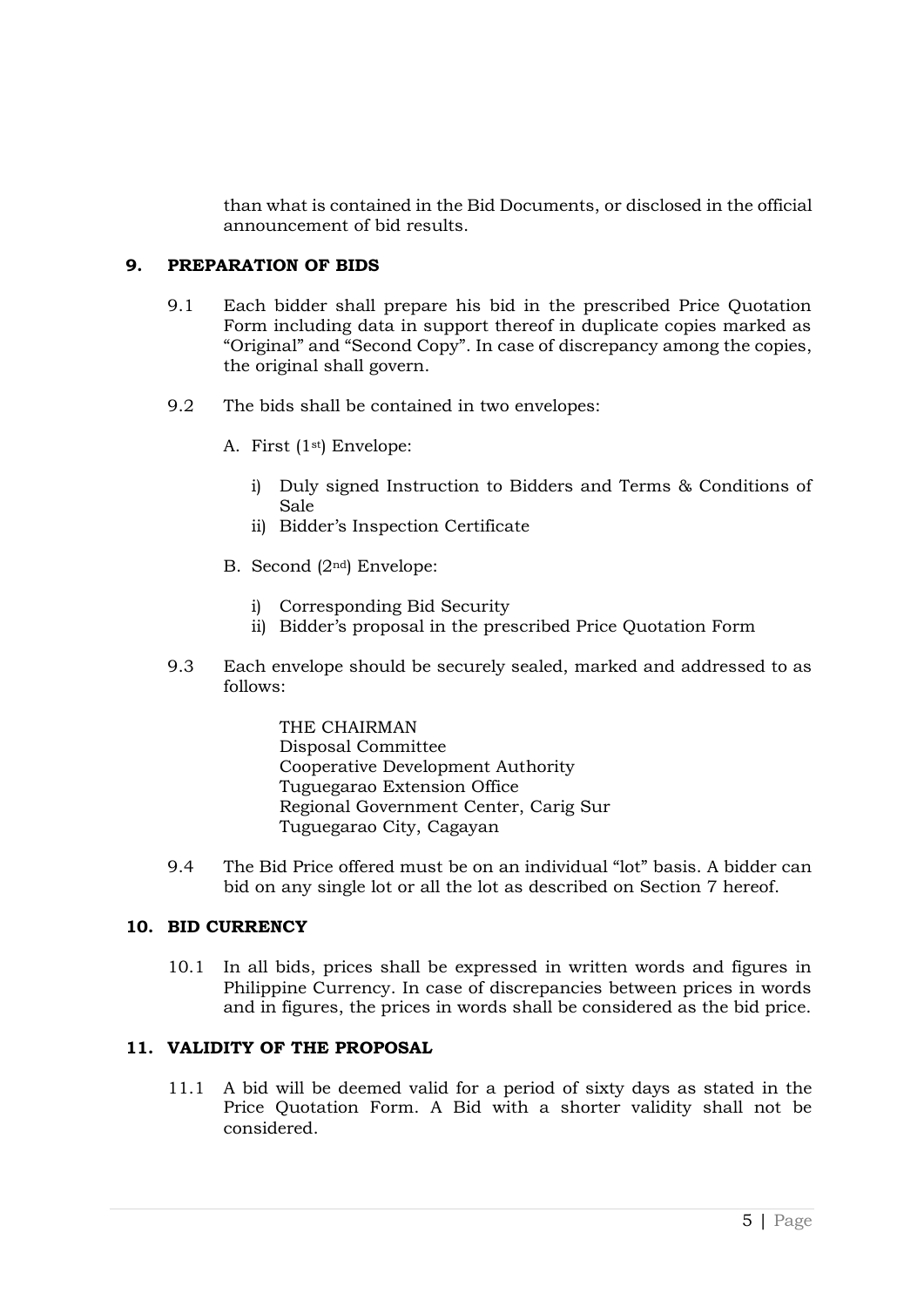11.2 The CDA-R02 EO may, after the expiration of the validity period of a bid, solicit the bidder's consent for an extension of said validity. The response shall be made in writing or fax or e-mail.

# **12. ADDENDA TO SPECIFICATIONS**

- 12.1 CDA-R02 EO shall reserve the right to amend, revise or modify the Bid Documents prior to the date of opening of bids. Such amendments, revisions, modifications, or clarifications, if any, will be made through addendum/addenda, and copies will be furnished to all prospective bidders.
- 12.2 In consideration of its best interest, CDA-R02 EO may postpone the opening of bids to a later date. In any such case, the addendum to be issued will include an announcement of the new date for opening of bids.
- 12.3 Bidders are required to acknowledge receipt of all addenda to the Bid Documents in the space provided on the Letter of Transmittal or by email prior to the opening of bids.
- 12.4 Failure to acknowledge all addenda may cause the bid to be considered as not responsive to the Invitation to Bid, which could result in the rejection of the Bid.

# **13. BIDDER'S EXCEPTIONS**

- 13.1 It is the desire of CDA-R02 EO to eliminate or minimize as much as possible post bidding discussions of bidder's clarifications, deviations or exceptions. Thereof, any bidder who desires to make any clarifications, deviations or exceptions on some provisions of the Bid Documents should, within ten (10) calendar days before the date set for the opening of bids, communicate such clarifications, deviations or exceptions in writing to CDA-TEO, giving the reasons therefore.
- 13.2 If the clarifications, deviations or exceptions are acceptable to CDA-R02 EO, an Amendment/Addendum will be issued for the general information of all prospective bidders. It shall be the responsibility of all those who have properly secured the Bid Documents to inquire and secure the said addendum that may be issued by CDA-R02 EO.

# **14. BID SECURITY**

14.1 Each bidder shall submit with his bid a Bid Security in the amount of not less than ten percent (10%) of the total bid price in the form of cash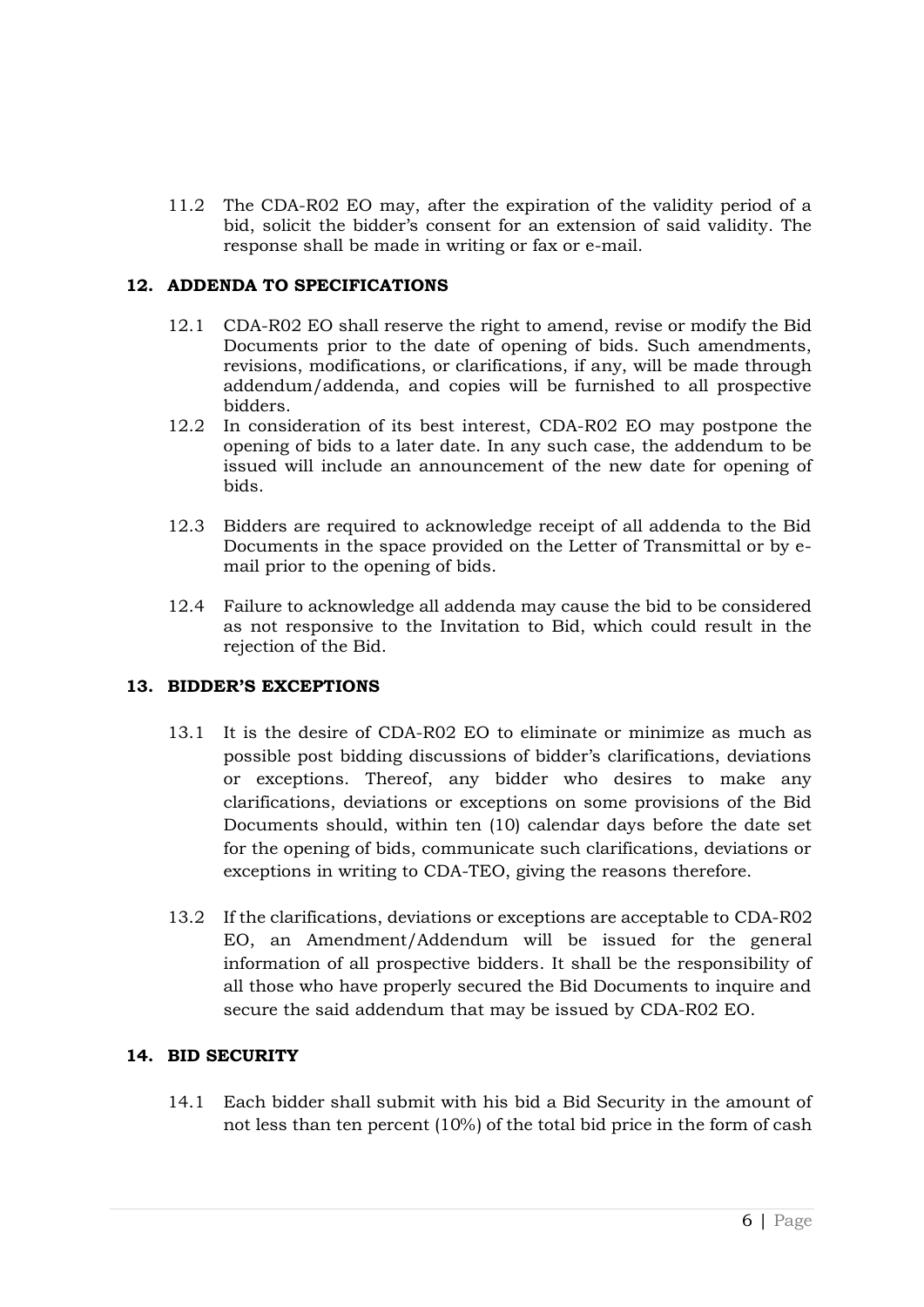or manager's check payable to the Cooperative Development Authority, and/or combination thereof.

- 14.2 A bid submitted without the required Bid Security or with a Bid Security in an amount less than the required amount shall be rejected and will be returned to the bidder.
- 14.3 Upon determination of the highest calculated responsive bidder, the Disposal Committee shall return outright the bid security of the other bidders without interest.
- 14.4 The Bid Security of the winning bidder shall be subjected for forfeiture if fails or refuses to secure, sign or acknowledge the Letter of Award/Contract, within seven (7) days after receipt of written advice.
- 14.5 The Bid Security of the winning bidder shall be converted into a Performance Bond and shall only be refunded after all the awarded items have been completely withdrawn and all provisions of the Letter of Award/Release Order/Contract have been met by the awardee.

# **15. SUBMISSION AND OPENING OF BIDS**

- 15.1 Bidders or their authorized representatives shall deliver by hand their bid at the date, time and place as set out in Section 4. After the time set for bid opening, the Disposal Committee Chairman will open and read the bids at the presence of the bidders or their authorized representatives.
- 15.2 Offers received after the time set for bid opening shall not be accepted.

# **16. DEFECTIVE BIDS**

- 16.1 At the time opening of bids, a bid shall be considered defective in any of the following cases:
	- a) Not in the prescribed form (e.g. unsigned bids);
	- b) Not accompanied or guaranteed by a bid security;
	- c) With insufficient bid security;
	- d) Not accompanied by a duly accomplished Bidder's Inspection Certificate;
	- e) With a validity period less than that required

# **17. WITHDRAWAL OF BIDS**

- 17.1 A bidder may be allowed to withdraw his Bid before the time of opening of bids. His bid shall be returned unopened.
- 17.2 After the opening of bids has commenced, no bidder shall be allowed to withdraw his offer.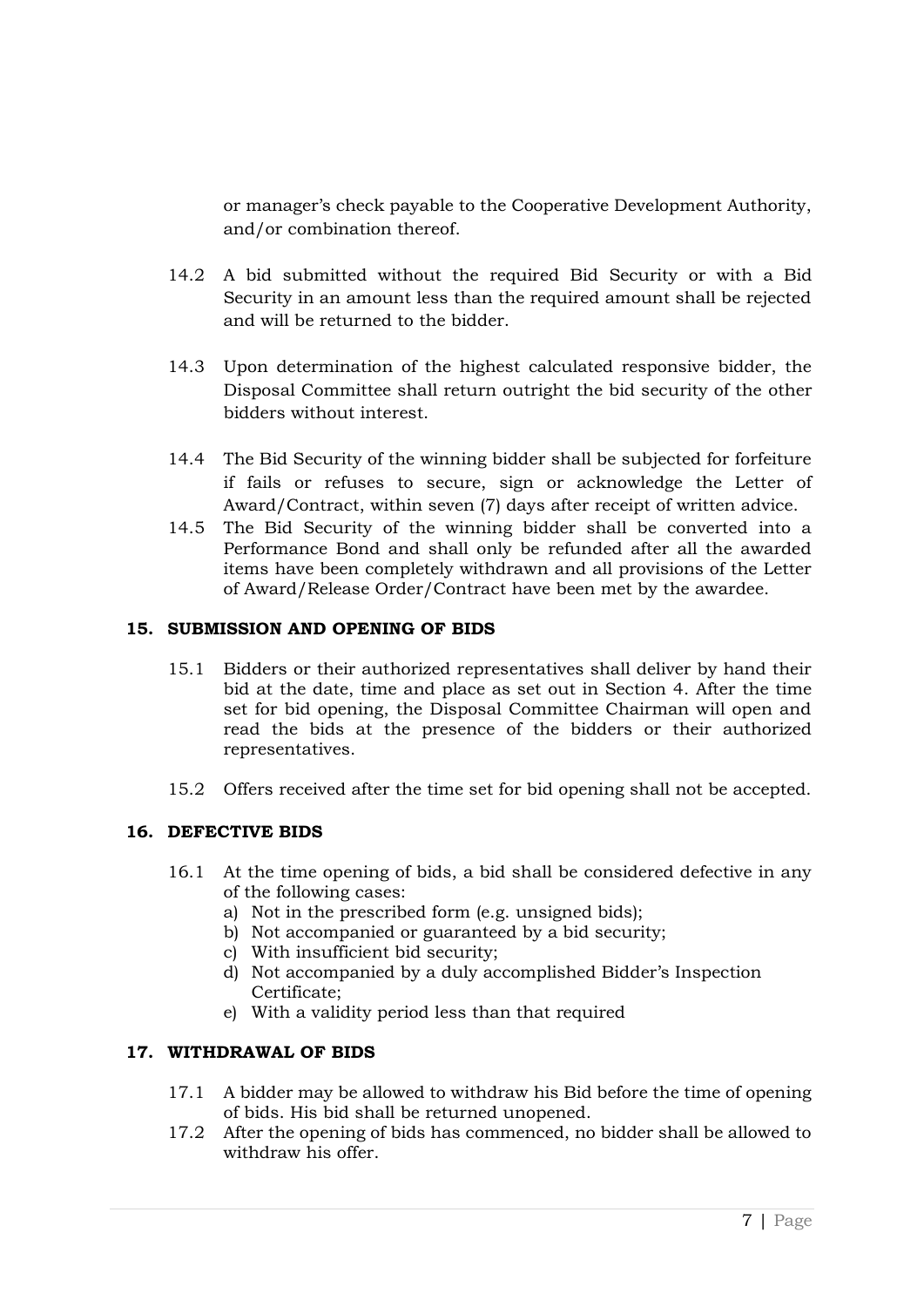# **18. RESERVATION CLAUSE**

18.1 CDA-R02 EO reserves the right to reject any or all bids and to waive any formality found therein and to accept such bids as maybe considered most advantageous to its interest, without any obligation on the part of CDA-R02 EO to explain the reasons thereof.

# **19. ACCEPTANCE OF THE BID**

- 19.1 The bidder whose bid is the highest, responsive or complying bid on each of the individual items/lots and which is most advantageous to the CDA-R02 EO shall be declared the Successful Bidder for that particular item/lot.
- 19.2 The Successful Bidder/Bidders must signify its consent to enter into the Award/Contract within five (5) days receipt of the written notice from CDA-R02 EO.

# **20. FAILURE OF BIDDING**

- 20.1 Disposal Committee shall declare the bidding a failure in any of the following cases:
- a) There is no bidding participant;
- b) Only one (1) bidder submitted a Bid Tender for each item or lot;
- c) All bidders failed to comply with the terms and conditions prescribed in the IB;
- d) Complying bidders failed to meet the minimum bid price.

# **21. AWARD OF CONTRACT**

- 21.1 Award shall be made to the highest complying bidder.
- 21.2 Contract/Letter of Award shall be issued to the successful bidder after approval of the concerned approving authority of CDA-R02 EO.
- 21.3 No transfer and/or assignment of award/contract shall be allowed.
- 21.4 The award shall be cancelled, rendered ineffective and the Bid Security forfeited in favour of CDA-R02 EO if the winning bidder fails or refuses to secure, sign or acknowledge the Letter of Award/Contract, within seven (7) days after receipt of written advice.

# **22. PAYMENT**

22.1 The full amount covering the awarded items shall be paid in full by the awardee in the form of cash or manager's check payable to the Cooperative Development Authority, and/or combination thereof,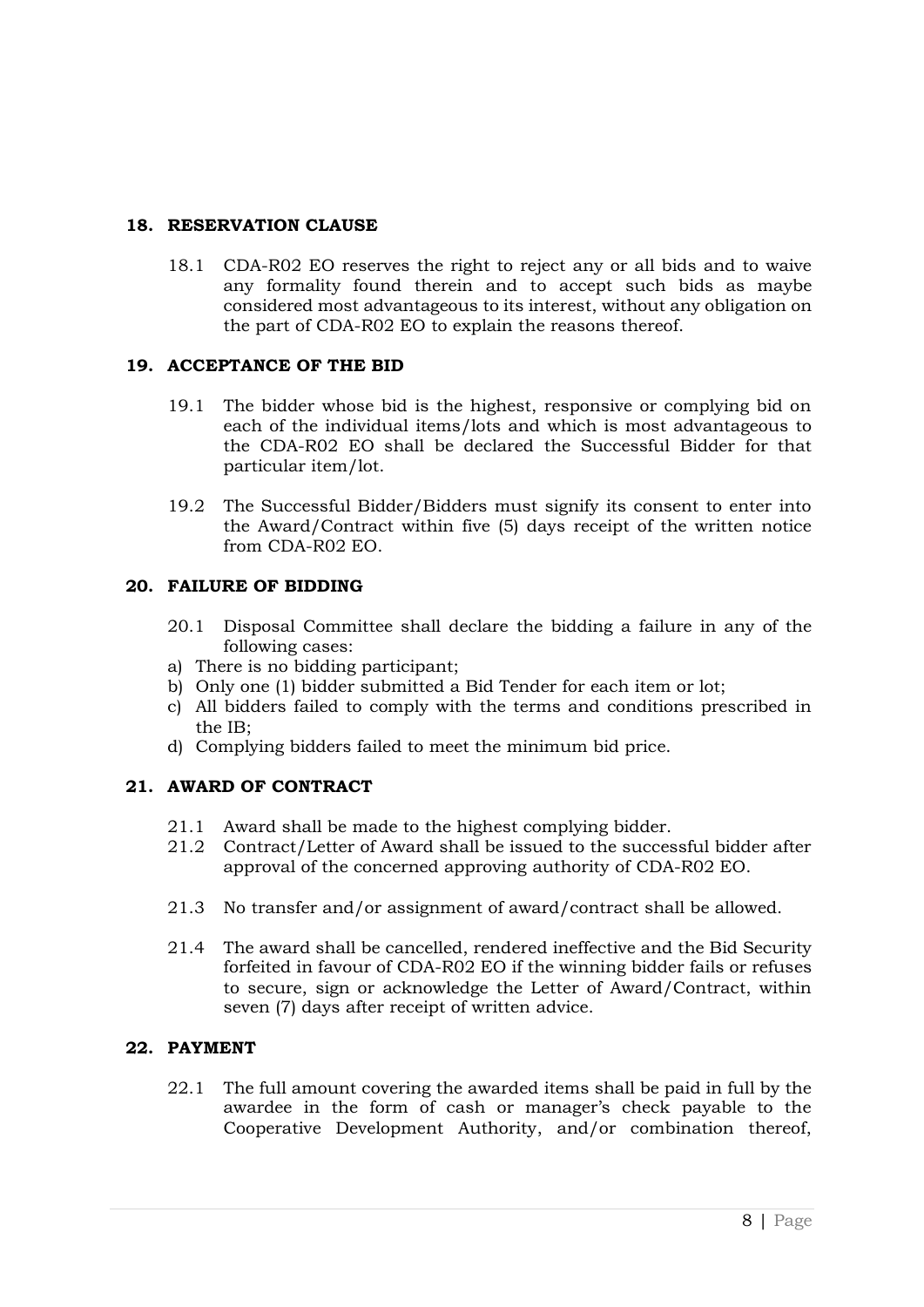within seven (7) days upon receipt/acknowledgement of the Letter of Award/Contract.

- 22.2 No other form of payment shall be accepted.
- 22.3 In case of failure of full payment within the prescribed period, the awardee shall be penalized through cancellation of the award and forfeiture of the bond in favour of CDA-R02 EO.

# **23. RELEASE/WITHDRAWAL OF AWARDED ITEMS**

- 23.1 After payment of the awarded items, the awardee shall withdraw the properties and equipment within the required period as stipulated in the Release Order. Otherwise, the awardee shall pay the Authority the corresponding storage fee equivalent to one-tenth of one percent (1%) of the price of the unwithdrawn items, or Php100.00 per day of delay, whichever is higher but not to exceed the percent (10%) of the total amount of the Award.
- 23.2 Once the cumulative amount of storage fee reaches ten percent (10%) of the total amount of the Award, Disposal Committee may rescind/cancel the Award, forfeit the Bid Security, and impose other appropriate sanctions as penalty.
- 23.3 The actual release/withdrawal of awarded items shall only be made during regular office hours and shall be witnessed by the Property Custodian, representatives of Disposal Committee, Commission on Audit (COA) and the Chief Security Officer who shall affix their signatures of the "Release Order" (RO).
- 23.4 Selective withdrawal is not allowed. The awardee shall withdraw all the items within the awarded lot.

# **24. TAXES, CUSTOMS DUTIES, COSTS OR CHARGES**

- 24.1 The awardee shall pay, in addition to the purchases price, any taxes, customs duties, costs or charges of any kind or nature whatsoever levied, or to be levied by law, arising from the sale of the items.
- 24.2 All expenses incidental to the withdrawal of the items shall be borne by the awardee.

# **25. ACCEPTANCE OF BID TERMS AND WAIVER OF RIGHTS TO ENJOIN PROTEST**

25.1 The bidder after having been issued the Bid Documents, has deemed accepted the terms and specifications established by CDA-R02 EO and therefore waive any right it may have to seek and obtain a writ of injunction or prohibition or restraining order against CDA-R02 EO, to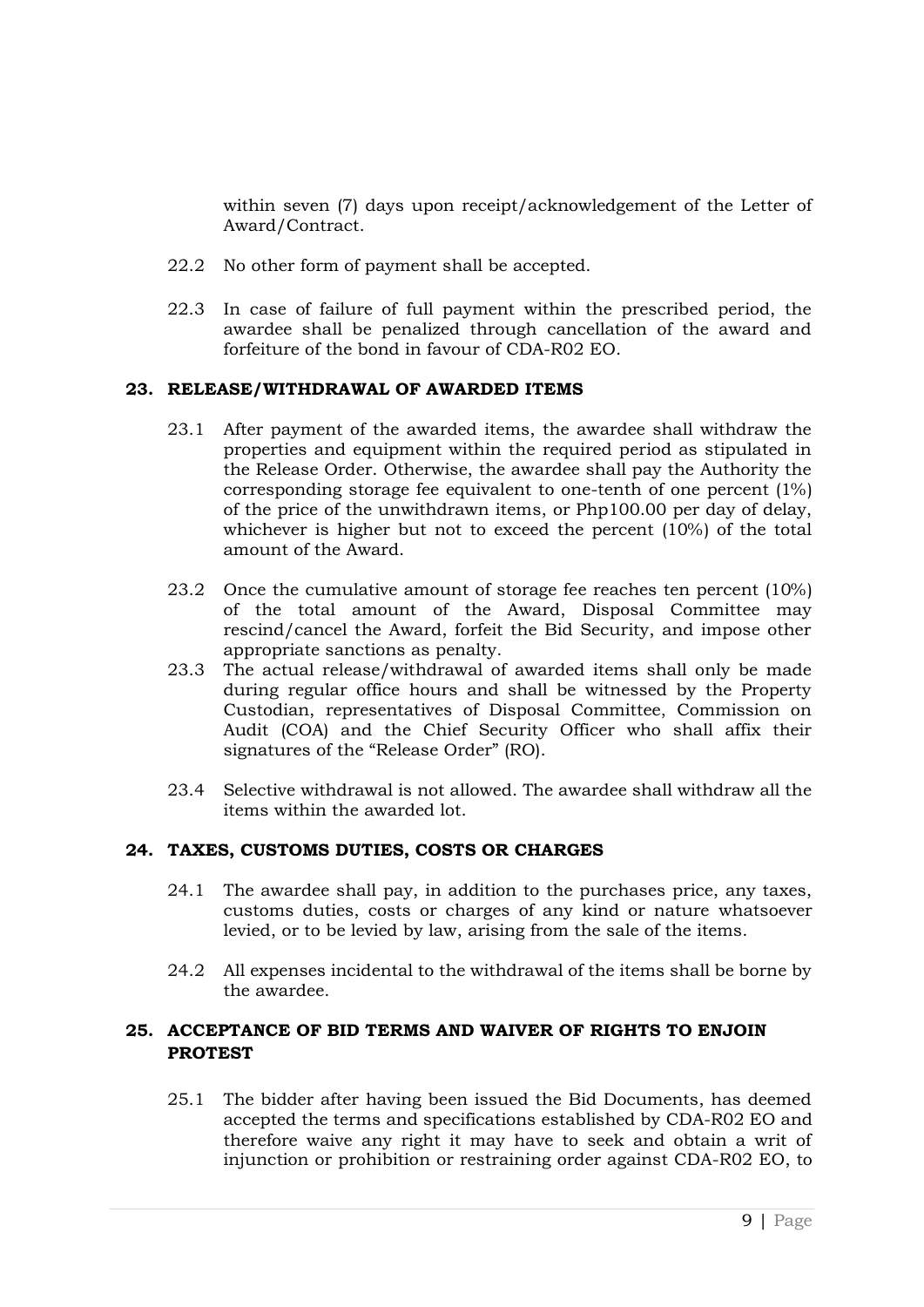prevent or restrain the bidding process or any proceedings related thereto, the negotiation or award of the contract to the successful bidder and the implementation of the awarded contract.

#### **CONFORME:**

\_\_\_\_\_\_\_\_\_\_\_\_\_\_\_\_\_\_\_\_\_\_\_\_\_\_\_\_\_\_\_\_\_\_\_\_\_\_\_\_\_\_\_\_\_\_\_\_\_ Printed Name of Bidder/Business Name

\_\_\_\_\_\_\_\_\_\_\_\_\_\_\_\_\_\_\_\_\_\_\_\_\_\_\_\_\_\_\_\_\_\_\_\_\_\_\_\_\_\_\_\_\_\_\_\_\_

\_\_\_\_\_\_\_\_\_\_\_\_\_\_\_\_\_\_\_\_\_\_\_\_\_\_\_\_\_\_\_\_\_\_\_\_\_\_\_\_\_\_\_\_\_\_\_\_\_

\_\_\_\_\_\_\_\_\_\_\_\_\_\_\_\_\_\_\_\_\_\_\_\_\_\_\_\_\_\_\_\_\_\_\_\_\_\_\_\_\_\_\_\_\_\_\_\_\_

\_\_\_\_\_\_\_\_\_\_\_\_\_\_\_\_\_\_\_\_\_\_\_\_\_\_\_\_\_\_\_\_\_\_\_\_\_\_\_\_\_\_\_\_\_\_\_\_\_

Printed Name & Signature of the Authorized Representative/Date Signed

Complete Business Address

(Tax Identification No.)

Contact Nos. (Mobile and/or Landline)

 $\_$ Date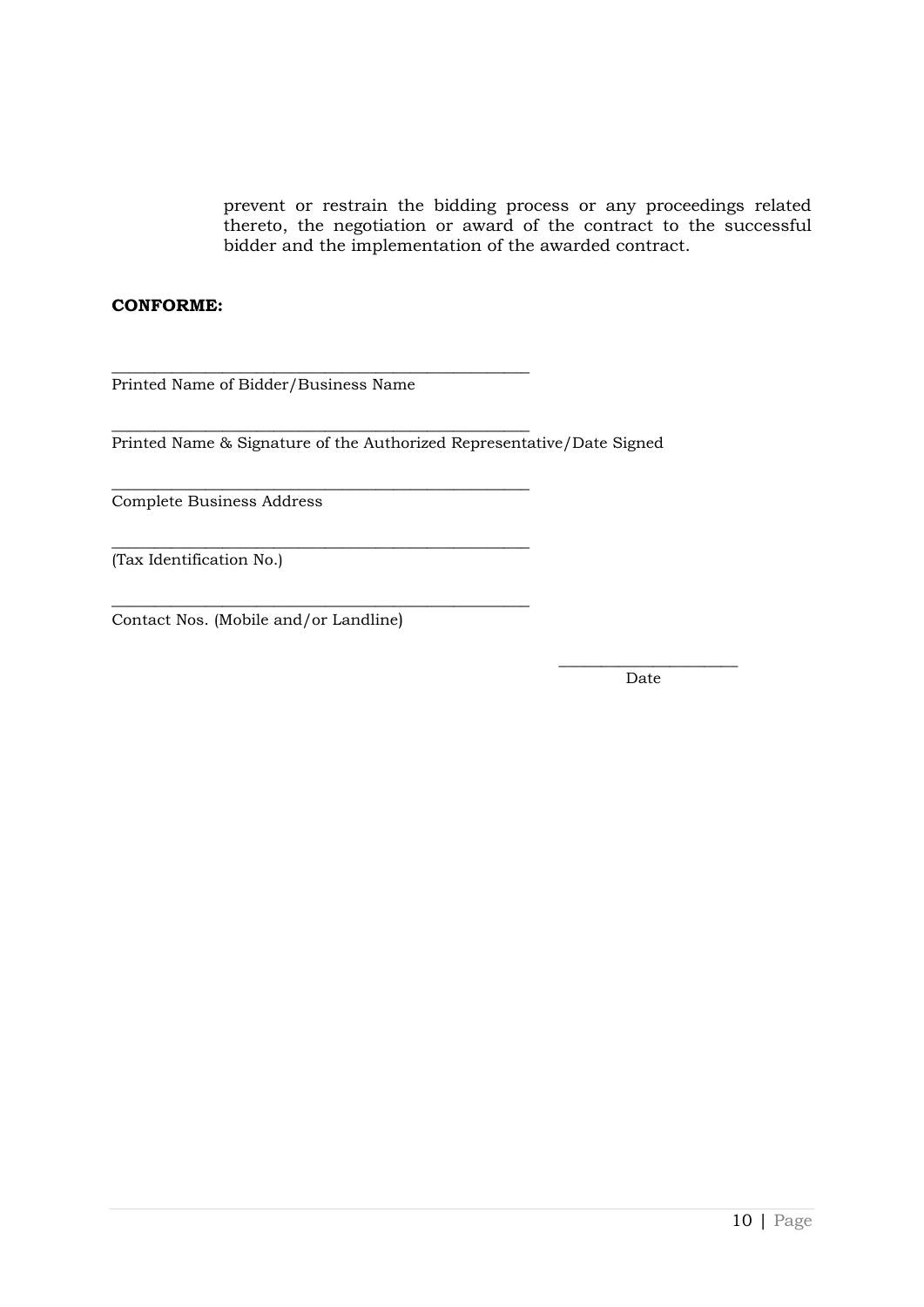# **PRICE QUOTATION FORM**

#### **THE CHAIRMAN**

Disposal Committee Cooperative Development Authority Region 02 Extension Office

Sir:

In response to your notice of sale and in accordance with the stipulations of the Instruction to Bidders and Terms & Conditions for the sale of various unserviceable properties and equipment, scrap metals and other junk materials as described in Section 7 thereof, to be bided at 9:00 AM on October 29, 2021 at the Conference Room, CDA Region 02 Extension Office Building, Regional Government Center, Carig Sur, Tuguegarao City, Cagayan, hereunder is/are my bid offer(s):

| Item<br>No. | <b>ITEM / DESCRIPTION /</b><br><b>LOCATION</b> | Minimum Bid<br><b>Price</b> | <b>BID OFFER</b><br>(in words and in<br>figures) |
|-------------|------------------------------------------------|-----------------------------|--------------------------------------------------|
|             | See Attached "ANNEX A"                         | Php 3,500.00 /<br>lot       |                                                  |

I have actually seen and inspected the above items and my bid(s) is/are based on my own estimate. The above offer(s) shall be valid for sixty (60) days. Enclosed is the required Bid Security in the amount of Php \_\_\_\_\_\_\_\_\_\_\_\_\_\_\_\_ which is equivalent to ten percent (10%) of my total bid price.

Very truly yours,

\_\_\_\_\_\_\_\_\_\_\_\_\_\_\_\_\_\_\_\_\_\_\_\_\_\_\_\_\_\_\_\_\_\_\_\_ Name of Bidder/Business Name

\_\_\_\_\_\_\_\_\_\_\_\_\_\_\_\_\_\_\_\_\_\_\_\_\_\_\_\_\_\_\_\_\_\_\_\_ Complete Business Address

\_\_\_\_\_\_\_\_\_\_\_\_\_\_\_\_\_\_\_\_\_\_\_\_\_\_\_\_\_\_\_\_\_\_\_\_ Name & Signature of the Authorized Representative

> \_\_\_\_\_\_\_\_\_\_\_\_\_\_\_\_\_\_\_\_\_\_\_\_\_\_\_\_\_\_\_\_\_\_\_\_ Tax Identification No.

> \_\_\_\_\_\_\_\_\_\_\_\_\_\_\_\_\_\_\_\_\_\_\_\_\_\_\_\_\_\_\_\_\_\_\_\_ Contact Nos. (Mobile and/or landline)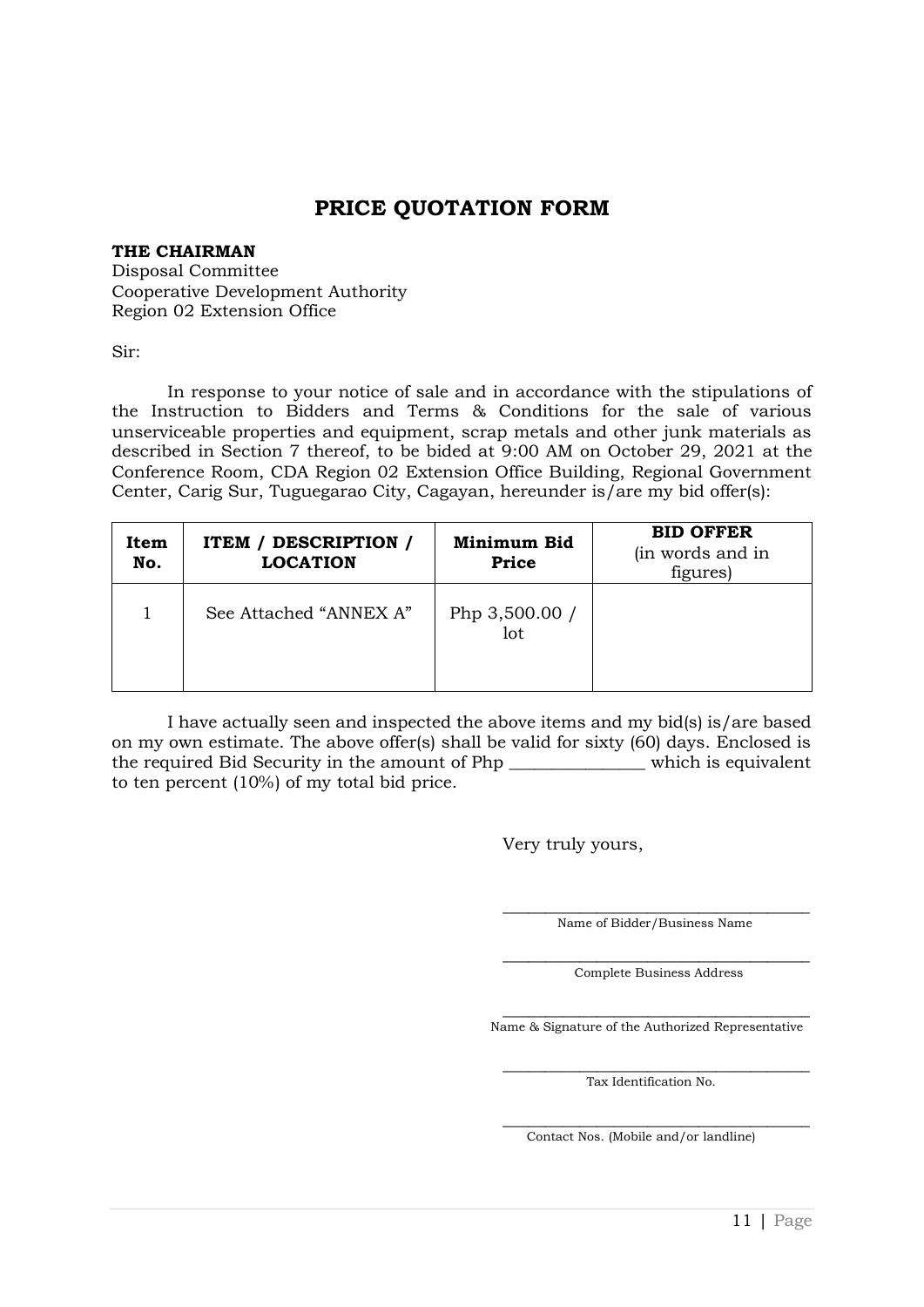**DISPOSAL COMMITTEE**

Cooperative Development Authority Region 02 Extension Office

# **BIDDER'S INSPECTION CERTIFICATE**

This is to certify that I have personally inspected the following items/unserviceable properties which are subject for public bidding to be conducted on October 29, 2021 at its present locations, to wit:

| Item No. | <b>DESCRIPTION / LOCATION</b> | <b>Minimum Bid Price</b> |
|----------|-------------------------------|--------------------------|
|          | See Attached "ANNEX A"        | Php $3,500.00 /$ lot     |

Inspection of the above items/unserviceable properties was conducted on \_\_\_\_\_\_\_\_\_\_\_\_\_\_\_\_\_\_\_\_ in the presence of the authorized end-user representative.

> \_\_\_\_\_\_\_\_\_\_\_\_\_\_\_\_\_\_\_\_\_\_\_\_\_\_\_\_\_\_\_\_\_ (Signature over Printed Name of Bidder)

# **INSPECTION ATTESTED BY:**

\_\_\_\_\_\_\_\_\_\_\_\_\_\_\_\_\_\_\_\_\_\_\_\_\_\_\_\_\_\_\_\_ (Signature over Printed Name) Authorized End-user Representative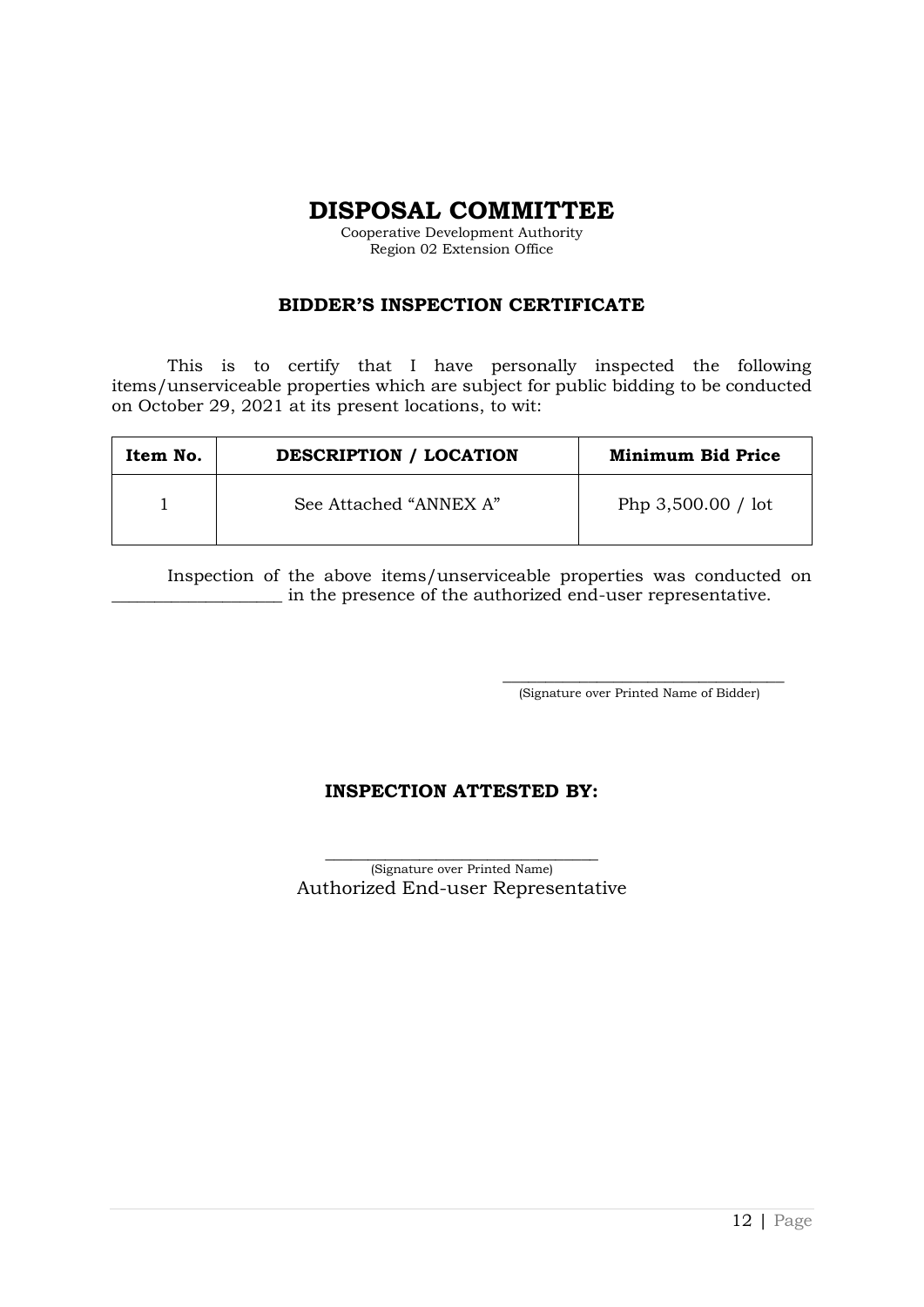# **NOTICE OF AWARD**

October 29, 2021

\_\_\_\_\_\_\_\_\_\_\_\_\_\_\_\_\_\_\_\_\_\_\_\_\_\_\_\_\_\_\_\_\_\_\_\_ Name of Bidder/Business Name

\_\_\_\_\_\_\_\_\_\_\_\_\_\_\_\_\_\_\_\_\_\_\_\_\_\_\_\_\_\_\_\_\_\_\_\_ Complete Business Address

Dear Mr.

We are happy to notify you that the Invitation to Bid for the sale of scrap/junk items of CDA Region 02 Extension Office is hereby awarded to you as the Bidder with the highest complying bidder at bid price equivalent to \_\_\_\_\_\_\_\_\_\_\_\_\_\_\_\_\_\_\_\_\_\_\_\_\_\_\_\_\_\_\_\_\_\_\_\_\_\_\_\_\_\_ Pesos.

You are therefore required within seven (7) days from the receipt of this Notice of Award, to formally enter into contract with the CDA-R02 EO, and to submit the following documents, which will form part of the contract agreement, to wit:

- 1. Photocopy of Valid Identification Card;
- 2. Full payment covering the awarded items

Failure to submit the documentary requirements within the prescribed period of seven (7) days or delaying the submission of the same without justifiable cause shall compel Committee to impose the penalty through cancellation of the award and forfeiture of the bond in favor of CDA-R02 EO.

Please acknowledge receipt of this **NOTICE OF AWARD** by formally signing on the space provided below the **"CONFORME"** and return the same to the Chairman of Disposal Committee within the specified period stated above.

Very truly yours,

**ATTY. FRANCO G. BAWANG JR.** Regional Director

**CONFORME:**

\_\_\_\_\_\_\_\_\_\_\_\_\_\_\_\_\_\_\_\_\_\_\_\_\_\_\_\_\_\_\_\_\_\_\_\_ Name of Bidder/Business Name

\_\_\_\_\_\_\_\_\_\_\_\_\_\_\_\_\_\_\_\_\_\_\_\_\_\_\_\_\_\_\_\_\_\_\_\_ Complete Business Address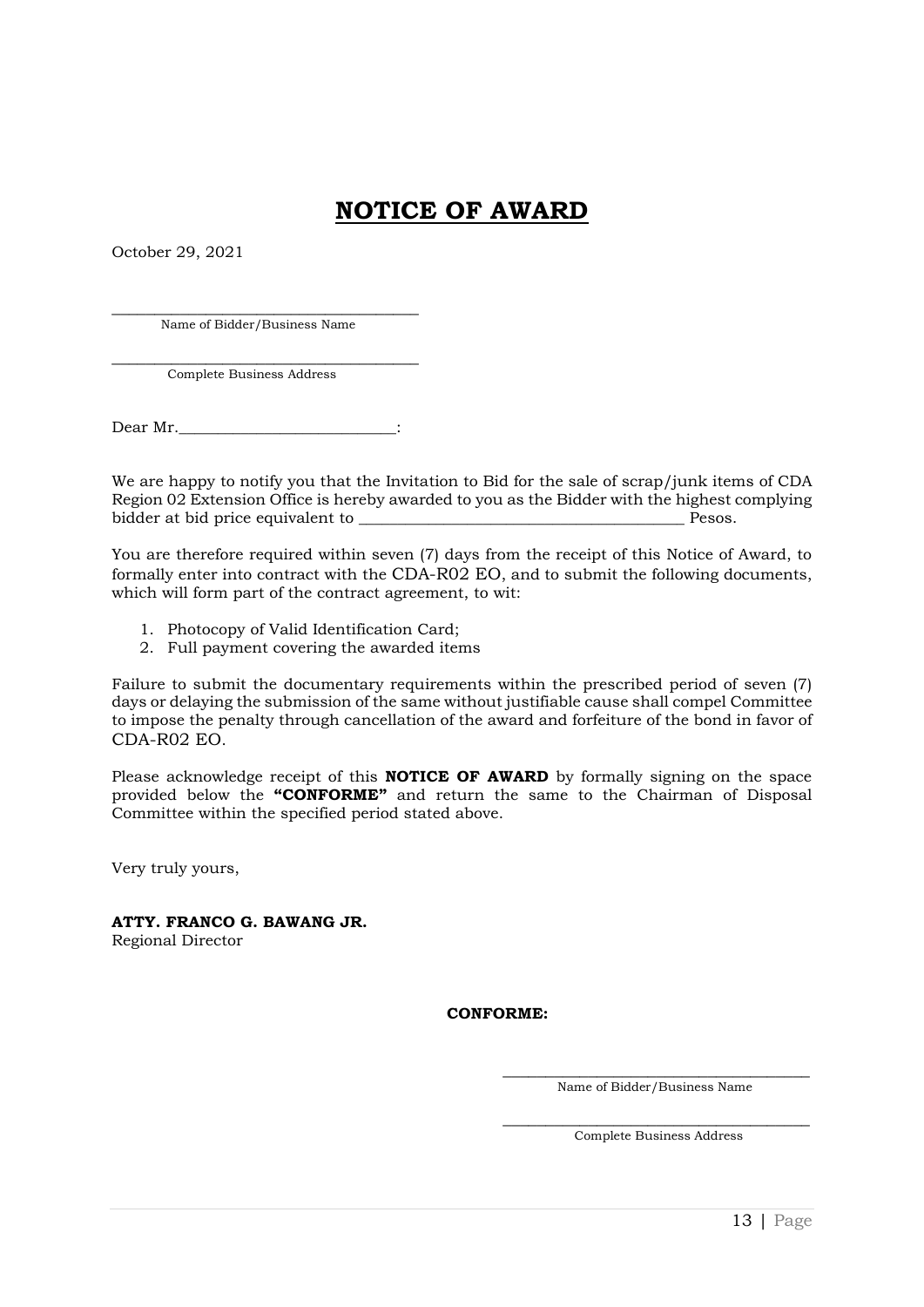\_\_\_\_\_\_\_\_\_\_\_\_\_\_\_\_\_\_\_\_\_\_\_\_\_\_\_\_\_\_\_\_\_\_\_\_ Name & Signature of the Authorized Representative

> \_\_\_\_\_\_\_\_\_\_\_\_\_\_\_\_\_\_\_\_\_\_\_\_\_\_\_\_\_\_\_\_\_\_\_\_ Tax Identification No.

> \_\_\_\_\_\_\_\_\_\_\_\_\_\_\_\_\_\_\_\_\_\_\_\_\_\_\_\_\_\_\_\_\_\_\_\_ Contact Nos. (Mobile and/or landline)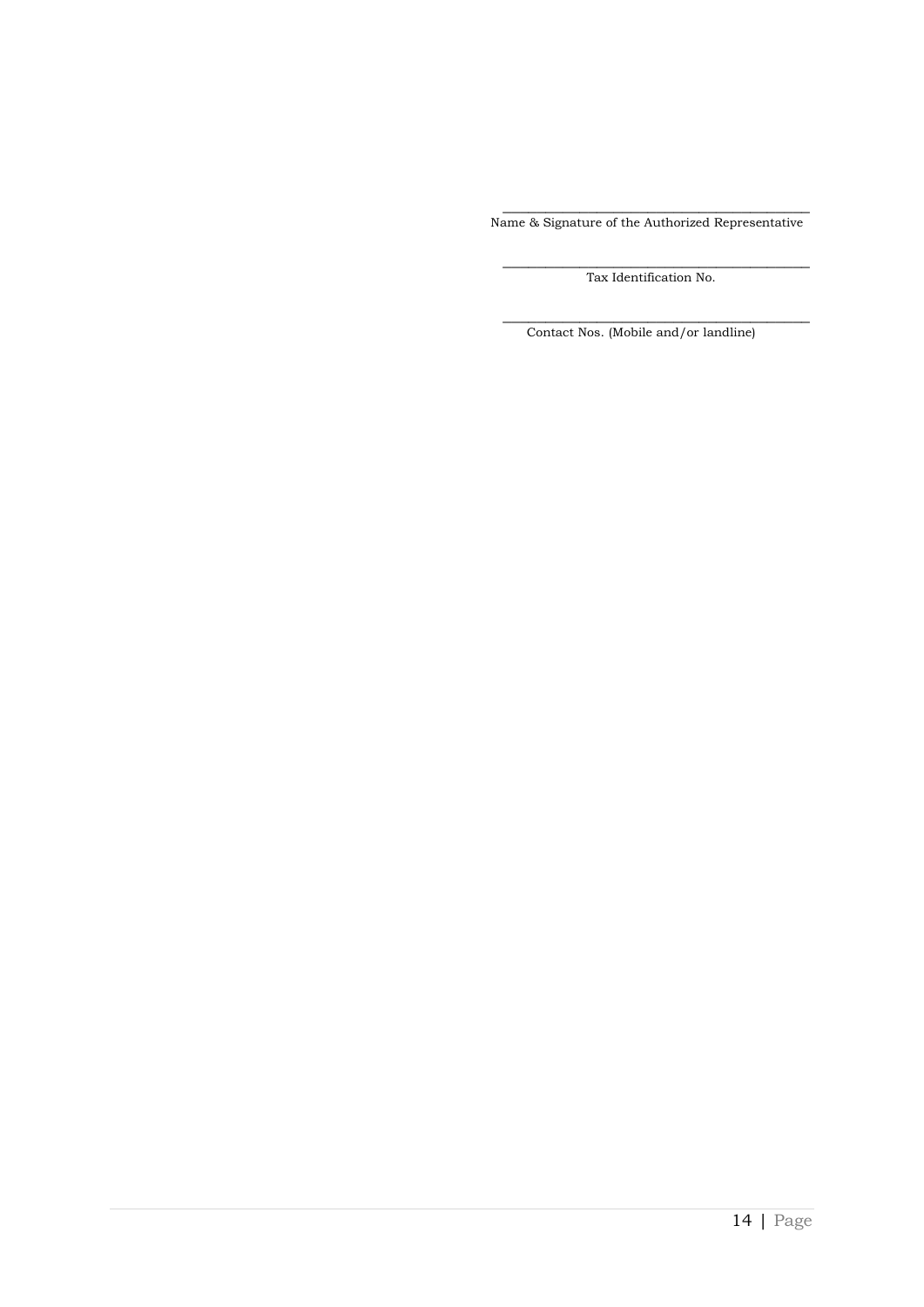# **RELEASE ORDER**

October 29, 2021

\_\_\_\_\_\_\_\_\_\_\_\_\_\_\_\_\_\_\_\_\_\_\_\_\_\_\_\_\_\_\_\_\_\_\_\_ Name of Bidder/Business Name

\_\_\_\_\_\_\_\_\_\_\_\_\_\_\_\_\_\_\_\_\_\_\_\_\_\_\_\_\_\_\_\_\_\_\_\_ Complete Business Address

Dear Mr./Ms.\_\_\_\_\_\_\_\_\_\_\_\_\_\_:

The full payment of the awarded items having been paid, Order hereby given to you to withdraw the unserviceable properties and equipment as described in attached "ANNEX A", until \_\_\_\_\_\_\_\_\_\_\_\_\_\_\_\_\_\_\_\_\_\_\_.

Upon receipt of this Order, you are responsible for withdrawal of the awarded items as described in the attached "ANNEX A" and as set out in Section 23 of the Instructions to Bidders and Terms and Conditions for the sale of various scrap/junk items.

Please acknowledge receipt and acceptance of this Order by signing both copies in the space provided below.

Very truly yours,

# **ATTY. FRANCO G. BAWANG JR.**

Regional Director

I acknowledge receipt of this ORDER on

\_\_\_\_\_\_\_\_\_\_\_\_\_\_\_\_\_\_\_\_\_\_\_\_\_\_\_\_\_\_\_\_\_\_\_\_\_\_\_\_ Signature over Printed Name of Bidder